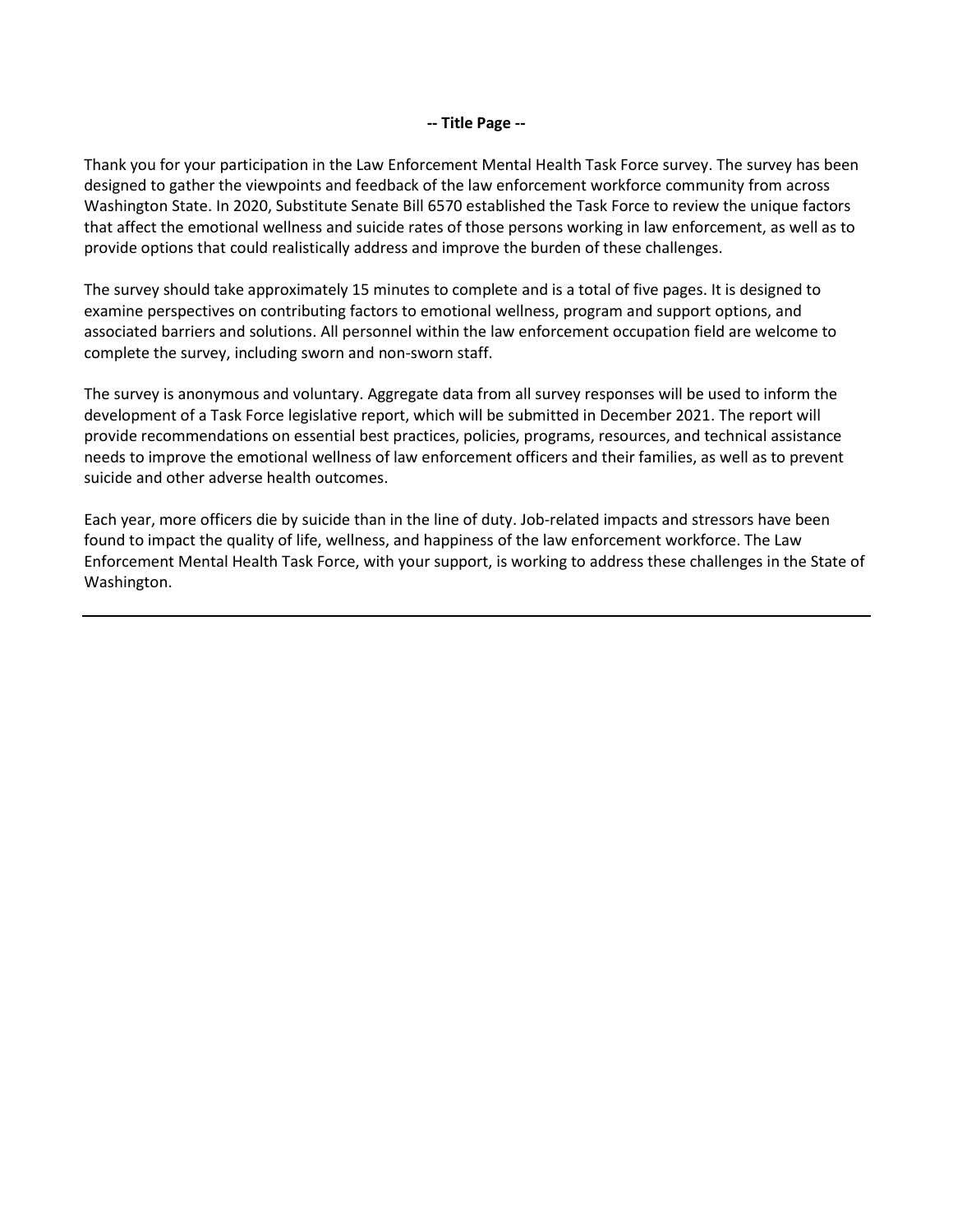This page is designed to gather information about the contributing factors that are known to uniquely impact those working in law enforcement. Questions additionally assess whether your perceptions and experiences while working in the field. There is also room for you to provide additional information, if desired. Any question can be skipped.

\_\_\_\_\_\_\_\_\_\_\_\_\_\_\_\_\_\_\_\_\_\_\_\_\_\_\_\_\_\_\_\_\_\_\_\_\_\_\_\_\_\_\_\_\_\_\_\_\_\_\_\_\_\_\_\_\_\_\_\_\_\_\_\_\_\_\_\_\_\_\_\_\_\_\_\_\_\_\_\_\_\_\_\_\_\_\_\_\_\_\_

# **To what degree (0 = not at all; 5 = severely) do you believe the following risk factors negatively impact the mental health and wellbeing of** *persons working in the law enforcement community***?**

*Risk factors are characteristics present in an individual's life that might make them more vulnerable to suicide or otherwise negatively impact emotional wellbeing in a significant manner.*

- Q1: Exposure to traumatic events (e.g. domestic violence, death of a coworker, child abuse)
- Q2: Exposure to suicide-related events
- Q3: Shift work or irregular work hours
- Q4: Social isolation from friends and/or family
- Q5: Impacts of community tension and policing social dynamics
- Q6: Posttraumatic stress disorder (PTSD) diagnosis or symptoms
- Q7: Presence of another behavioral health condition (such as depression or anxiety-related disorders)
- Q8: Diagnosis of serious physical health condition
- Q9: Excessive alcohol use
- Q10: Use of non-alcoholic drug or substance
- Q11: Access to firearms
- Q12: Access to other methods of lethal means
- Q13: Challenges associated with department and organizational structuring (i.e. hierarchical organizational chart, rigid structure, authoritarian leadership)
- Q14: Challenges associated with department and organizational leadership (i.e. lack of leadership support, poor working conditions, limited opportunities for growth, poor leadership practices, arbitrary policies, lack of communication)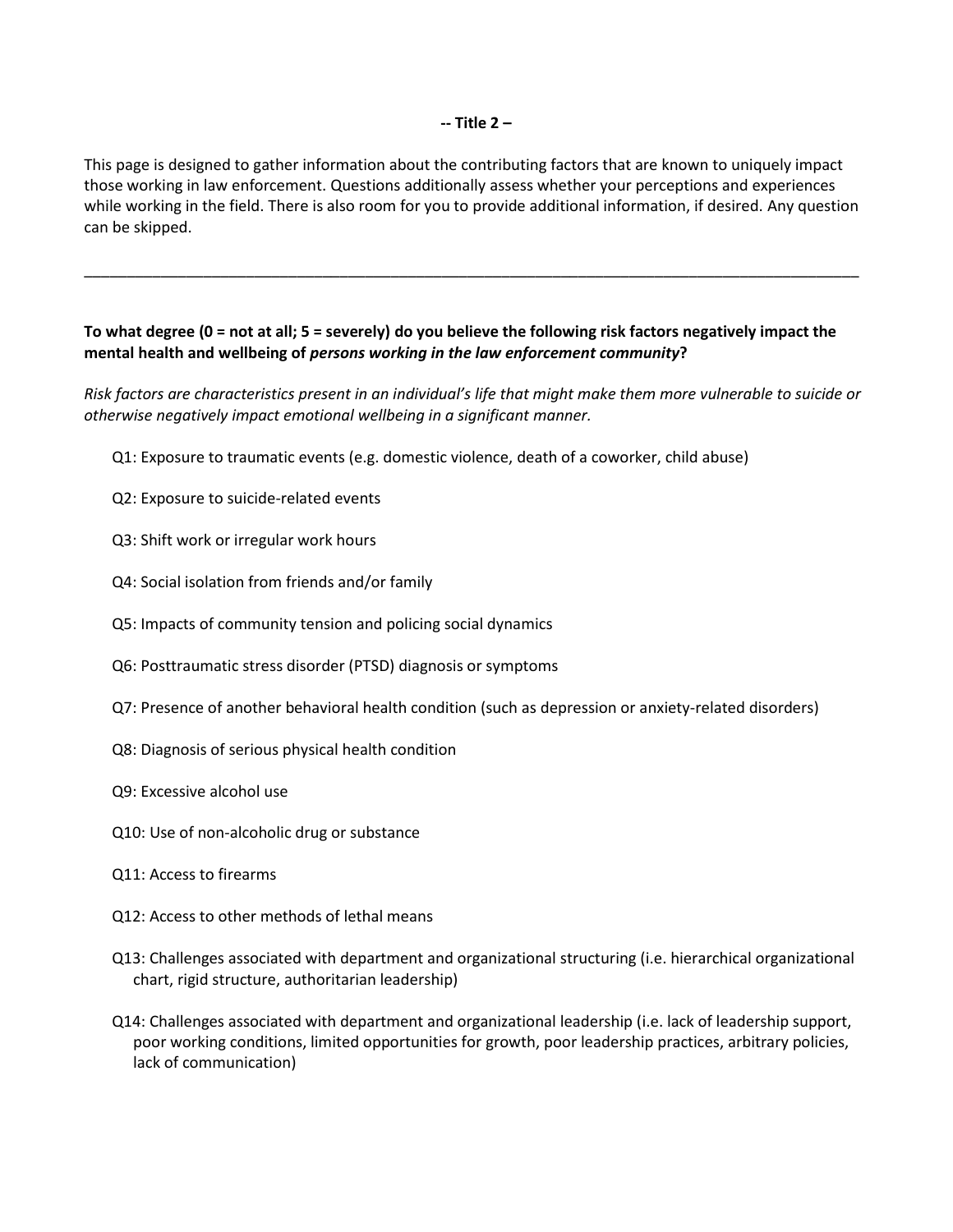- Q15: Challenges associated with job-associated cumulative stress and expectations (i.e. required paperwork and/or court appearances, threats to personal safety, needing to work an additional job for necessary income)
- Q16: Interpersonal relationship challenges in personal life
- Q17: Family challenges in personal life
- Q18: Financial and/or legal problems in personal life

Q19: Are there additional risk factors that are important to include in survey findings? *blank text box*

**To what degree (1 = not at all; 5 = severely) do you believe the following protective factors positively impact and protect the mental health and emotional wellbeing of** *persons working in the law enforcement community***?**

*Contrary to risk factors, protective factors are characteristics present in an individual's life which aid in defending against suicidal thoughts and/or a negative impact on emotional wellbeing.* 

- Q20: Family support and strong family relationships
- Q21: Presence of supportive spouse or partner
- Q22: Resilient personality
- Q23: Strong coping skills, particularly for stress and trauma exposure
- Q24: Reasons for living (e.g. future goals, relationships, responsibility for children/parents)
- Q25: Access to mental health care and support
- Q26: Organizational support: procedural fairness; workers being treated with respect and dignity
- Q27: Organizational support: control over work scheduling/hours
- Q28: Organizational support: access to mental health and wellness services that address stigma and are trained in the unique needs of the law enforcement culture
- Q29: Organizational support: support for positive social connections with peers
- Q30: Organizational support: Encouragement and support for time away from duties and/or sabbatical
- Q31: Are there additional protective factors that are important to include in survey findings? *blank text box*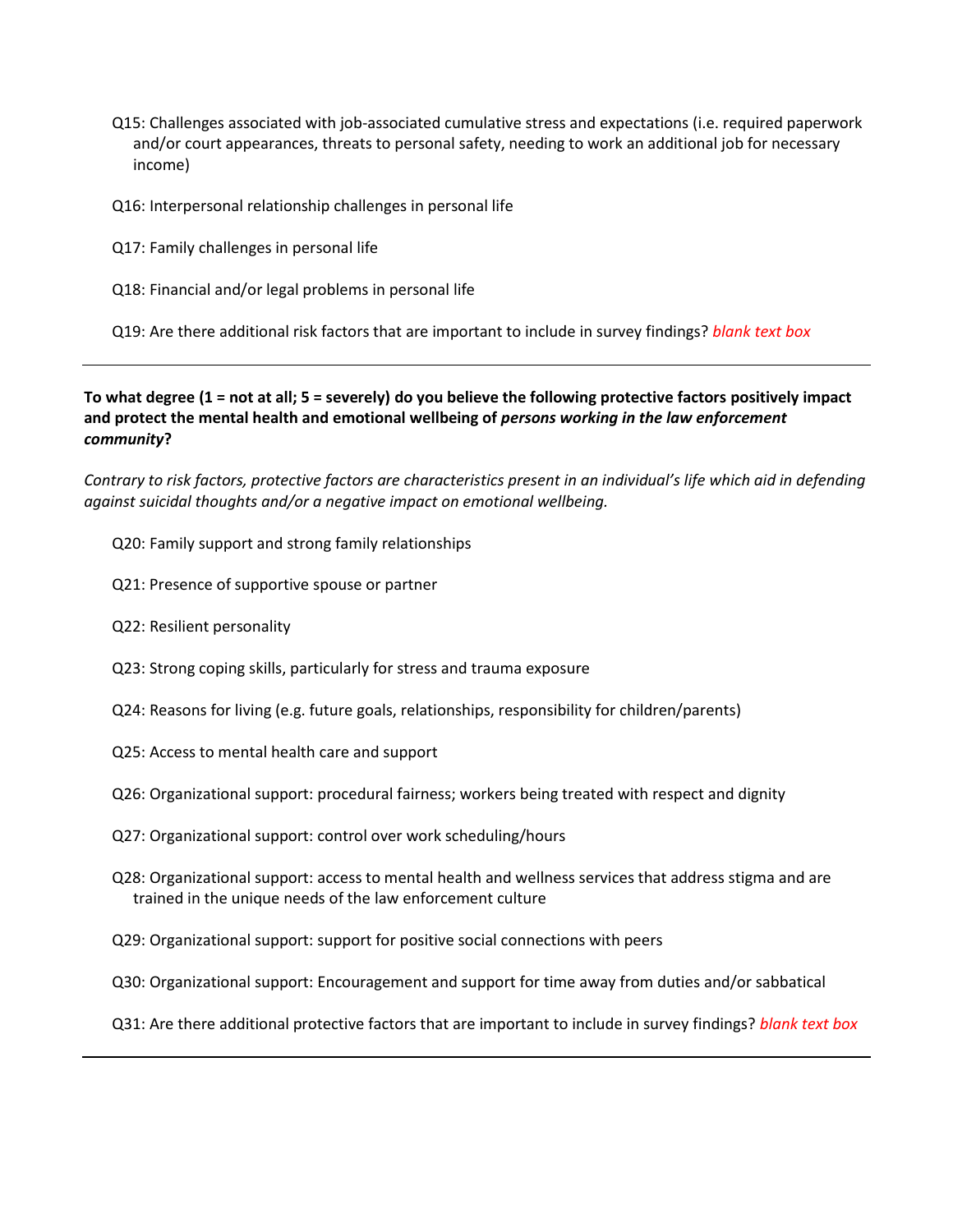## **Please answer the following questions about** *your* **experiences during the past year and your perceptions about job-related stress:** *yes/no*

- Q32: During the past 12 months, has your position in law enforcement, regardless of job satisfaction, negatively impacted your emotional health?
- Q33: During the past 12 months, have you considered leaving the law enforcement occupation field to address stress or other emotional wellness concerns?
- Q34: If you were to seek support for job-related emotional stress, would you have concerns about possible professional consequences or repercussions?
- Q35: If you were to seek support for job-related emotional stress, would you have concerns about stigma and peer perceptions of weakness or leadership perceptions of being unfit for duty?
- Q36: During the past 12 months, have you sought support, whether internally or externally to the workplace, for job-related emotional stress?
- Q37: If a peer you work with were to seek support for job-related emotional stress, would you support possible professional consequences or repercussions as a result of their revealing these challenges?
- Q38: If a peer you work with were to seek support for job-related emotional stress, would you judge or think of them as weak or unfit for duty as a result of revealing these challenges?
- Q39: What additional feedback is important to consider in the context of law enforcement emotional wellness and associated concerns?
- Q40: What additional feedback is important to consider about job-related stress?

**The Law Enforcement Mental Health Task Force is examining data on how the emotional wellbeing and suicide risk are impacted in the law enforcement workforce, as compared to the general state population. The questions below will assist the Task Force in determining the degree to which law enforcement personnel are disproportionately impacted in Washington State.** 

### *Please remember, any question can be skipped, and the survey is fully anonymous and cannot be tracked.*

- Q41: During the past 12 months, did you seriously think about suicide?
- Q42: During the past 12 months, did you make any plan to die by suicide?
- Q43: During the past 12 months, did you try to die by suicide?
- Q44: Are you aware of a peer trying to kill themselves?
- Q45: Are you aware of a peer making a plan to kill themselves?
- Q46: Have you been impacted by a peer who died by suicide?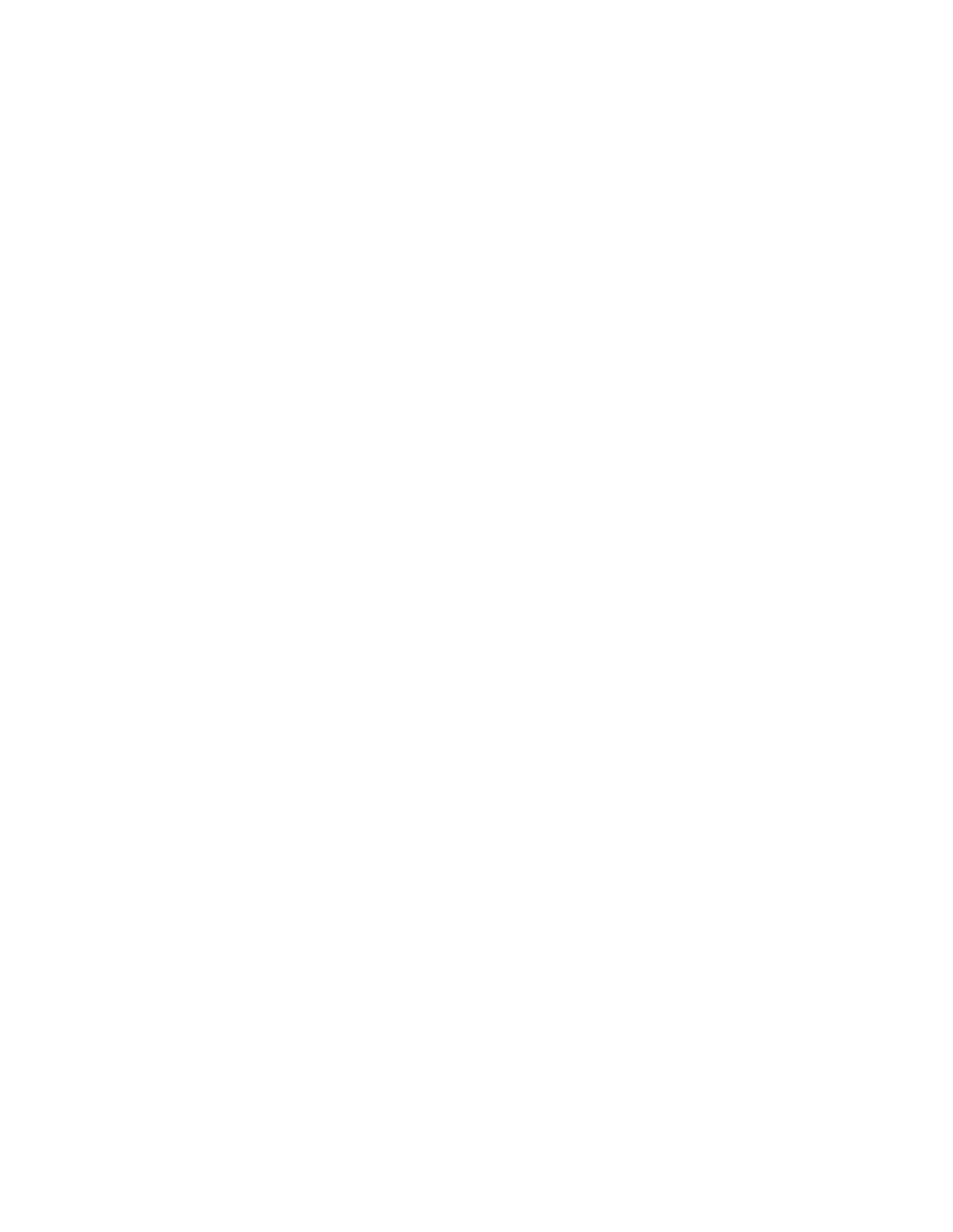This segment gathers feedback on available programming for law enforcement to more appropriately support emotional health and wellness. The next two pages will complete the survey by asking about barriers and possible solutions that are associated with programming options; for the questions on this page, please indicate programming preferences regardless of possible barriers or department structural concerns.

\_\_\_\_\_\_\_\_\_\_\_\_\_\_\_\_\_\_\_\_\_\_\_\_\_\_\_\_\_\_\_\_\_\_\_\_\_\_\_\_\_\_\_\_\_\_\_\_\_\_\_\_\_\_\_\_\_\_\_\_\_\_\_\_\_\_\_\_\_\_\_\_\_\_\_\_\_\_\_\_\_\_\_\_\_\_\_\_\_\_\_

Q1: From the list below, please select program options that you feel *would realistically benefit law enforcement mental health and overall emotional wellbeing*, if implemented in an appropriate manner:

Individual strategies:

- o Employee Assistance Programs (EAPs)
- o Contracting with community-based mental health care providers
- o Embedded chaplains within law enforcement agencies/departments
- $\circ$  Embedded availability of mental health care within law enforcement agencies/departments
- o Programs to address substance misuse
- o Routine wellness checks to support mental health and prevent suicide
- o Physical fitness strategies (exercise while on duty, yoga, exercise with peers)
- o Sleep (sleep training, sleep accommodations)
- $\circ$  Diet (nutritional support, meals with peers, training to support nutritional wellness)
- $\circ$  Scheduled time for sabbaticals and/or dedicated extended time away from work
- o Comprehensive approaches to law enforcement wellness services and programs (support for overall physical and emotional wellbeing)

Training and screening strategies:

- o Mental health and suicide prevention training for law enforcement personnel
- $\circ$  Mental health and suicide prevention training for agency and department leadership
- o Resiliency training
- o Mindfulness training
- o Gatekeeper training (identify and appropriately respond to suicide risk)
- o Formal law enforcement personnel screening programs (using administrative data to identify law enforcement personnel at risk)

Peer strategies:

- $\circ$  Peer support and mentoring, implemented independent of agency/department leadership, and intended to provide support in the context of responding to personal stressors
- $\circ$  Peer support and mentoring, implemented in partnership with agency/department leadership, and intended to provide support in the context of responding to personal stressors

Family strategies:

- o Providing family support training to promote officer overall health and wellness
- $\circ$  Providing family support programming to promote officer overall health and wellness

Intervention strategies:

- $\circ$  Crisis line services that are confidential, available 24/7 and culturally informed about the unique experiences of law enforcement/first responders
- $\circ$  Limiting access to lethal means through the availability of temporary storage options during times of extreme emotional distress or suicidal crisis

Postvention (in the aftermath of a suicide) strategies: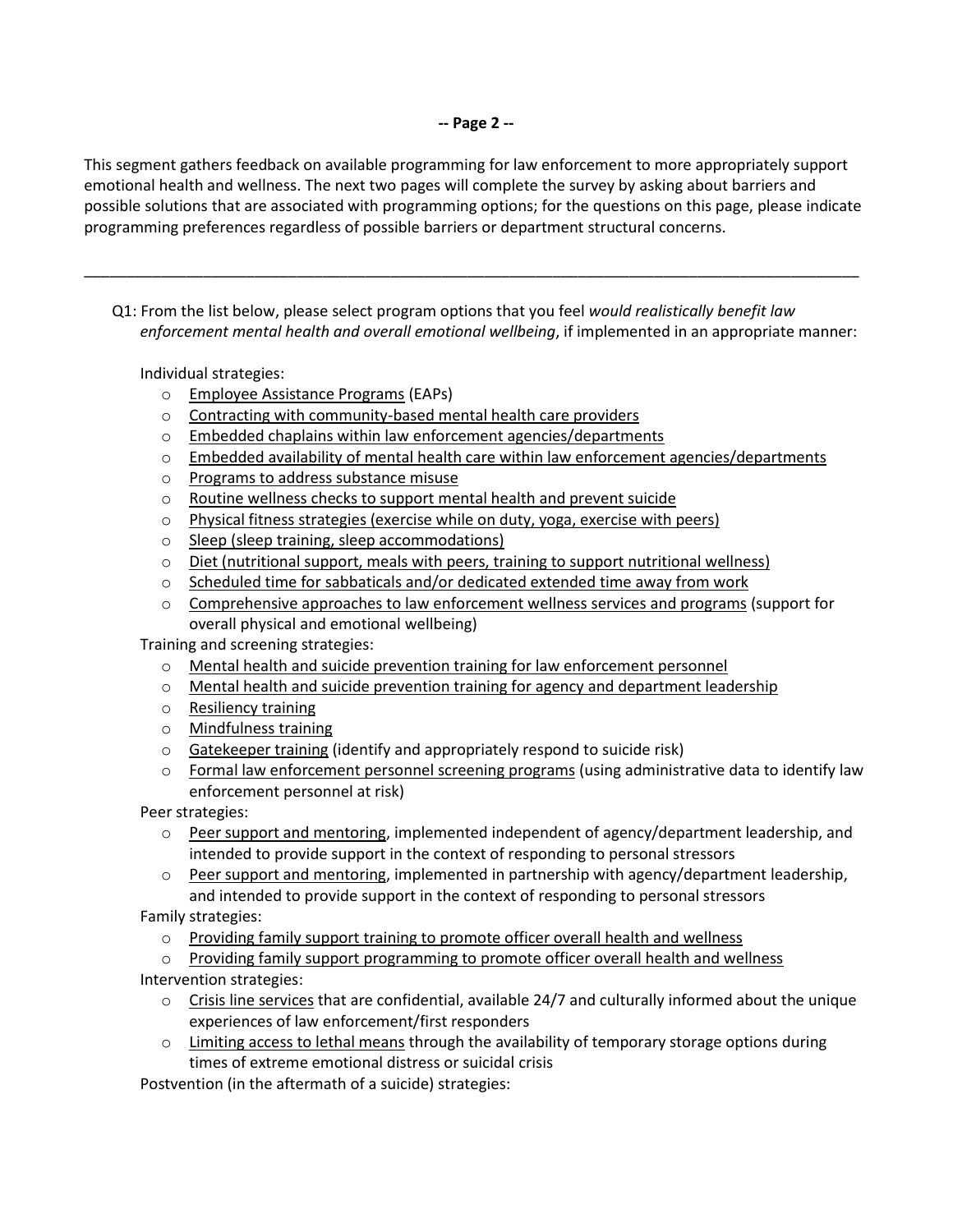- $\circ$  Traumatic incident response, including creation of policies and procedures that mobilize trained debriefing teams following the incident of an officer-involved shooting or a community response that resulted in a fatality
- $\circ$  Postvention protocols following a suicide-related incident or death in the community
- $\circ$  Postvention protocols following a suicide-related incident or death of an officer or family member of a law enforcement employee
- Q2: Are there additional programming or prevention approaches to support law enforcement emotional wellness that you'd like to see implemented?
- Q3: The above list of programming can be subcategorized into general classifications and categories of programming options. These have been summarized below. Please select the *top three* categories you feel would be most effective in supporting law enforcement emotional wellness and preventing suicide:
	- o Leadership and culture (i.e. leadership education; policy/procedure development; structural changes)
	- $\circ$  Access to culturally competent and confidential in-house mental health services
	- o Peer support options and programming
	- $\circ$  Suicide prevention training and awareness (to including warning signs and sources of help)
	- $\circ$  Event response protocols (to include critical incident response in the aftermath of a suicide)
	- o Law enforcement family support training and engagement
	- $\circ$  Limiting access to means of suicide during a period of ideation or an acute mental health crisis
	- $\circ$  Safe and effective messaging (to include increasing awareness of risk, resources, wellness programs, and support options)
- Q4: From the list below, please select program options that you feel *would not work* in support of law enforcement mental health and overall emotional wellbeing:

Individual strategies:

- o Employee Assistance Programs (EAPs)
- o Contracting with community-based mental health care providers
- o Embedded chaplains within law enforcement agencies/departments
- $\circ$  Embedded availability of mental health care within law enforcement agencies/departments
- o Programs to address substance misuse
- o Routine wellness checks to support mental health and prevent suicide
- o Physical fitness strategies (exercise while on duty, yoga, exercise with peers)
- o Sleep (sleep training, sleep accommodations)
- $\circ$  Diet (nutritional support, meals with peers, training to support nutritional wellness)
- $\circ$  Scheduled time for sabbaticals and/or dedicated extended time away from work
- $\circ$  Comprehensive approaches to law enforcement wellness services and programs (support for overall physical and emotional wellbeing)

Training and screening strategies:

- o Mental health and suicide prevention training for law enforcement personnel
- $\circ$  Mental health and suicide prevention training for agency and department leadership
- o Resiliency training
- o Mindfulness training
- $\circ$  Gatekeeper training (identify and appropriately respond to suicide risk)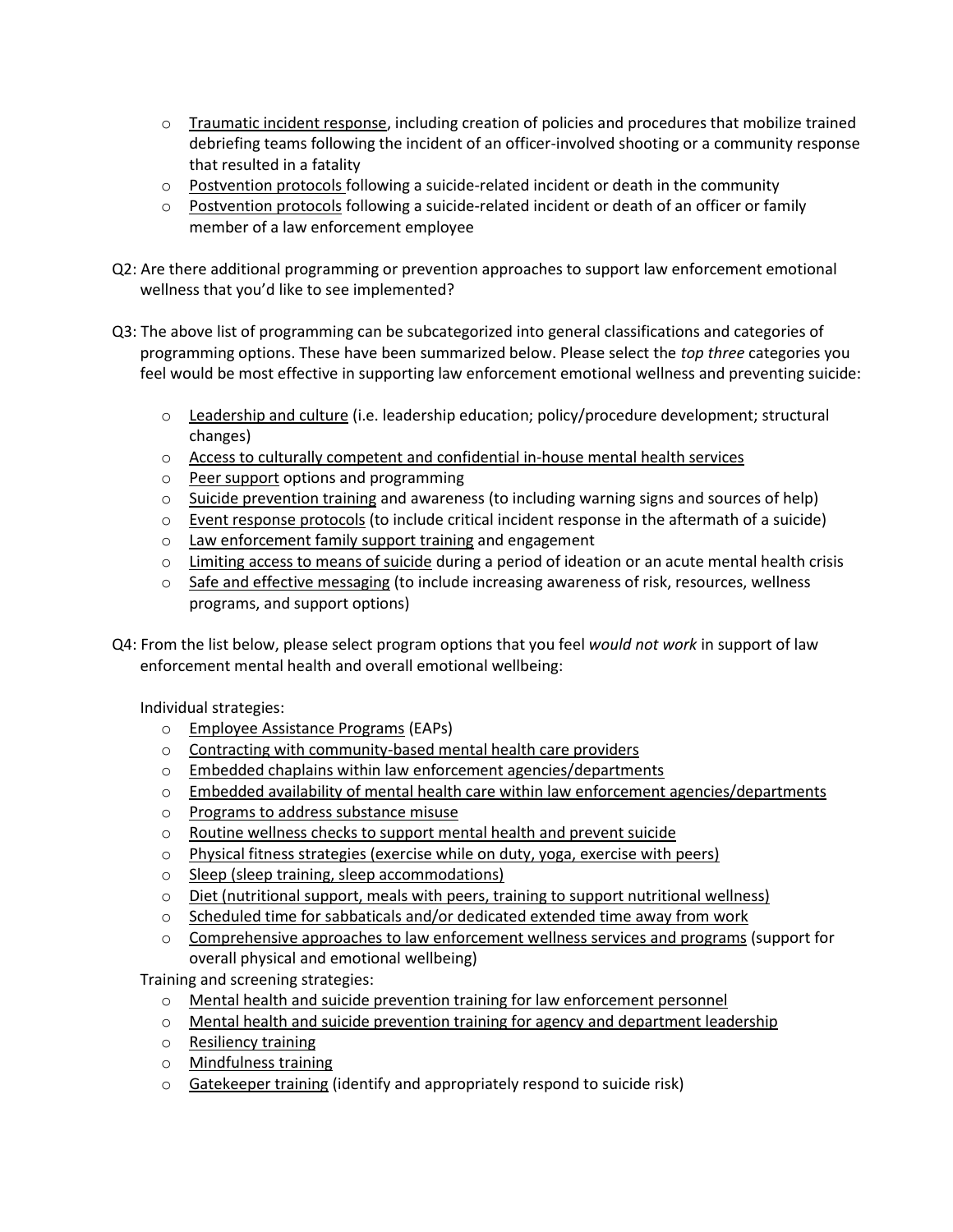- o Formal law enforcement personnel screening programs (using administrative data to identify law enforcement personnel at risk)
- Peer strategies:
	- o Peer support and mentoring, implemented independent of agency/department leadership, and intended to provide support in the context of responding to personal stressors
	- o Peer support and mentoring, implemented in partnership with agency/department leadership, and intended to provide support in the context of responding to personal stressors

Family strategies:

- o Providing family support training to promote officer overall health and wellness
- o Providing family support programming to promote officer overall health and wellness
- Intervention strategies:
	- $\circ$  Crisis line services that are confidential, available 24/7 and culturally informed about the unique experiences of law enforcement/first responders
	- $\circ$  Limiting access to lethal means through the availability of temporary storage options during times of extreme emotional distress or suicidal crisis

Postvention (in the aftermath of a suicide) strategies:

- $\circ$  Traumatic incident response, including creation of policies and procedures that mobilize trained debriefing teams following the incident of an officer-involved shooting or a community response that resulted in a fatality
- $\circ$  Postvention protocols following a suicide-related incident or death in the community
- $\circ$  Postvention protocols following a suicide-related incident or death of an officer or family member of a law enforcement employee
- Q5: Is there additional information you'd like to provide about programming or strategies you believe wouldn't be effective to address law enforcement emotional wellness and suicide risk? *text field*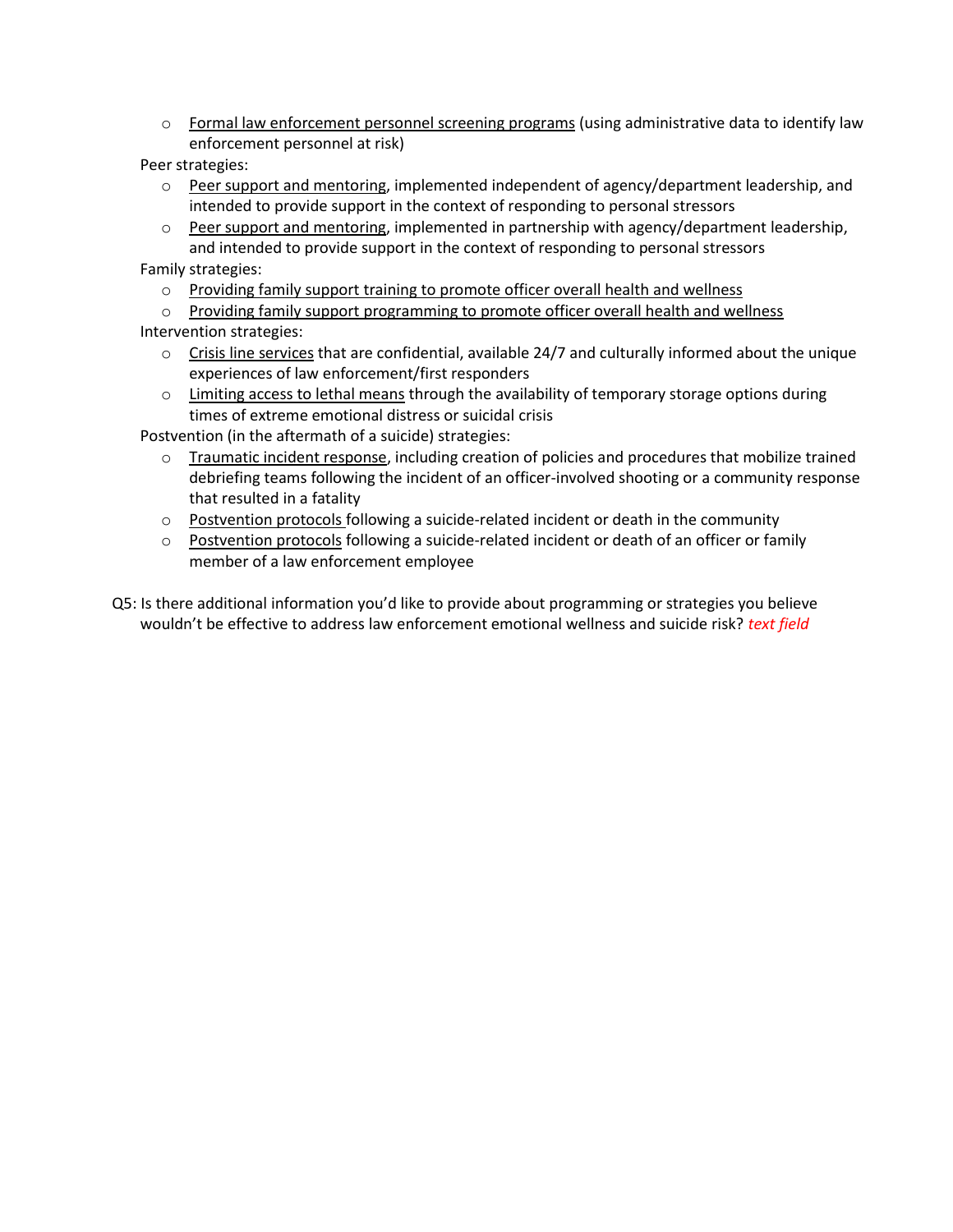# **-- Page 3 --**

Research has identified several barriers, specifically relevant to the law enforcement community, that prevent help-seeking actions to address emotional wellness and suicide ideation. This page seeks to identify the top barriers and concerns of law enforcement personnel in Washington.

Q1: From the list below, please select the *top five* barriers you believe would prevent law enforcement personnel from seeking help or support for emotional wellness or suicide risk.

- $\circ$  Lack of trust due to limited or no effective agency/department training in suicide prevention
- $\circ$  Lack of trust due to limited or no effective agency/department emotional wellbeing training
- $\circ$  Limited support strategies for personnel that authentically address needs for emotional wellness
- o Cultural norms associated with masculinity
- o Stigma associated with emotional health needs
- o Stigma associated with suicidal ideation
- $\circ$  Concerns about disciplinary outcomes or repercussions due to disclosing emotional wellness challenges or suicide ideation
- o Concerns about disciplinary outcomes or repercussions due to seeking help or support to address emotional wellness challenges or suicide ideation
- o Concerns about impacts or repercussions on job and performance expectations
- o Concerns about reassignment
- o Concerns about rescinding authorized use of firearm
- o Concerns about termination of employment
- o Concerns about confidentiality laws and policies within the agency/department
- o Lack of department leadership knowledge around suicide prevention or genuine support of law enforcement emotional wellbeing
- $\circ$  Lack of department leadership or support in the context of suicide prevention or supporting law enforcement emotional wellbeing
- o Limited department resources available, even if an individual were to seek help
- $\circ$  Limited trusted community resources available, even if an individual were to seek help
- o Limited access to technology or telehealth options, even if an individual were to seek help
- Q2: What additional barriers to law enforcement personnel accessing help or support are important to include?

There are several subpopulations within the law enforcement personnel community that might be at a heightened risk for impacts on emotional wellbeing or suicide.

- o Female officers
- o Dispatch staff and other non-sworn staff
- o Officers and personnel of color
- o Transitioning and recently retired officers
- o Veteran officers
- o LGBTQ+ officers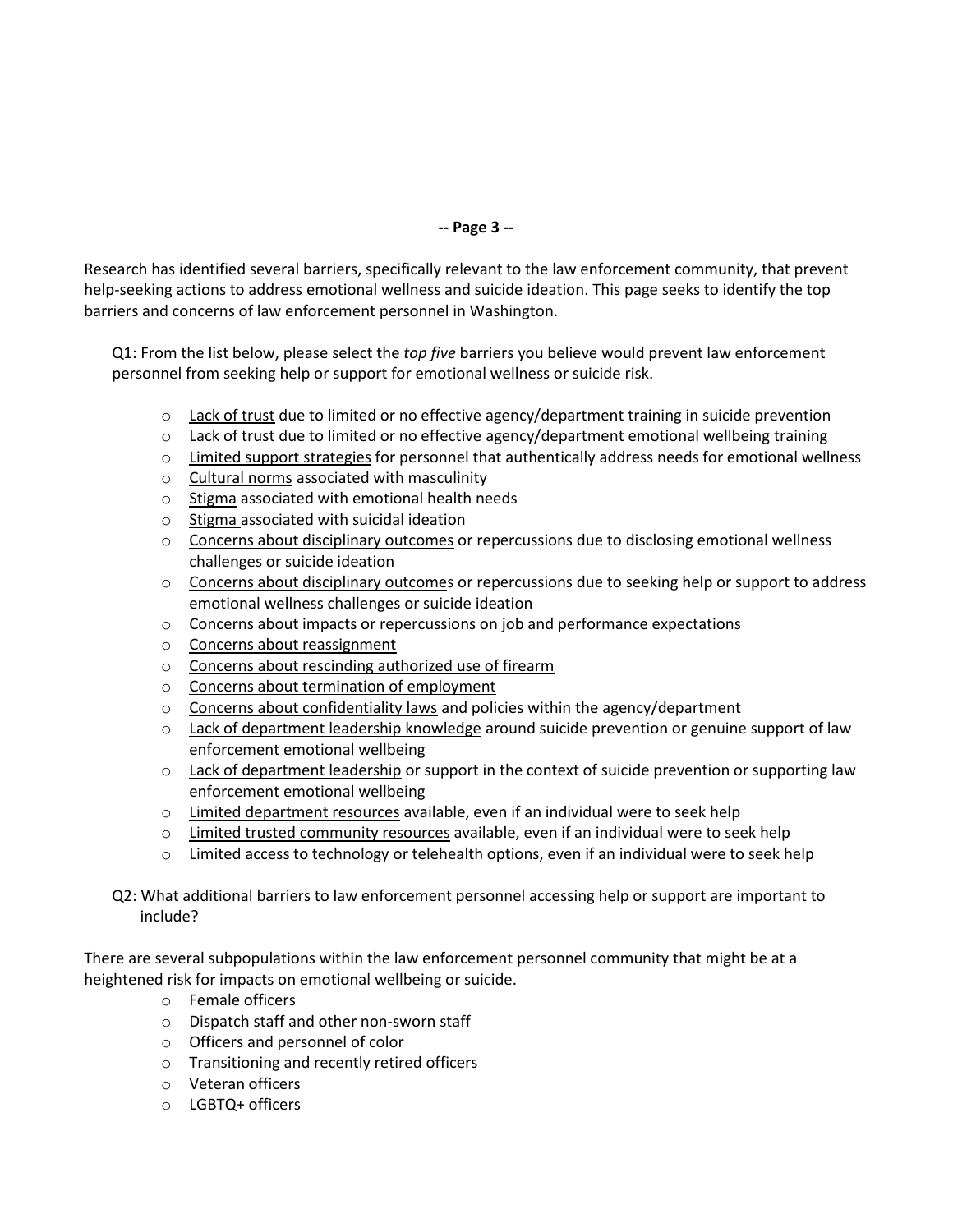- o Law enforcement personnel spouses and family members
- Q3: What considerations or potential solutions would you recommend to adequately and appropriately support a member (or members) of the above subpopulation(s) within the law enforcement community?

### **-- Page 4 –**

Below are potential solutions that, if implemented, would support the improvement of emotional wellbeing and address suicide risk for personnel working in law enforcement. From the list below, please select the options that you feel would be most effective and are most needed. Additional space has been provided at the bottom for further feedback and guidance.

Q1: Pre-employment

- *Pre-screening and assessment during* personnel onboarding and training, to structure a plan of support and preventative measures that will promote emotional wellbeing
- Support the identification, development, and delivery of successful *resiliency training programs for the academy*
- *Early establishment of peer-based programming* at the imitation of a career in the law enforcement community

Q2: What additional pre-employment solutions do you suggest to appropriacy address emotional wellness and suicide risk concerns for law enforcement?

Q3: During employment support considerations:

- Support the *development of resources for community-based clinicians* who interact with law enforcement and their families to help them better understand some of the unique risks facing their clients and what resources may be available to them as members of the first responder community
- Support *programs for law enforcement* family readiness
- Support the *expansion of crisis lines for law enforcement* that are staffed with call-takers and counselors with a law enforcement background or knowledge
- Consideration of methods for establishing *remote access or regional mental health check programs*
- Support the *expansion of peer support programs* to ensure all officers have access
- Support the *expansion of peer programs to include broader health and wellness*, not just critical incident stress
- Support *alternative methods to agency specific peer programs*, such as through regional collaborations or labor organizations
- Completion of occasional in-service comprehensive health check screenings for emotional wellness and suicide risk, to *identify personnel at risk and refer for appropriate support services*
- Support the expansion of *training programs for peer mentors for peer support programs*
- Support the identification, development, and delivery of successful *resiliency training programs for periodic in-service settings*
- Support training programs that promote the *universal application of preventative interventions*, including skills to manage stress

Q4: What additional solutions for employed personnel do you suggest to appropriacy address emotional wellness and suicide risk concerns for law enforcement?

Q5: Post-employment support considerations: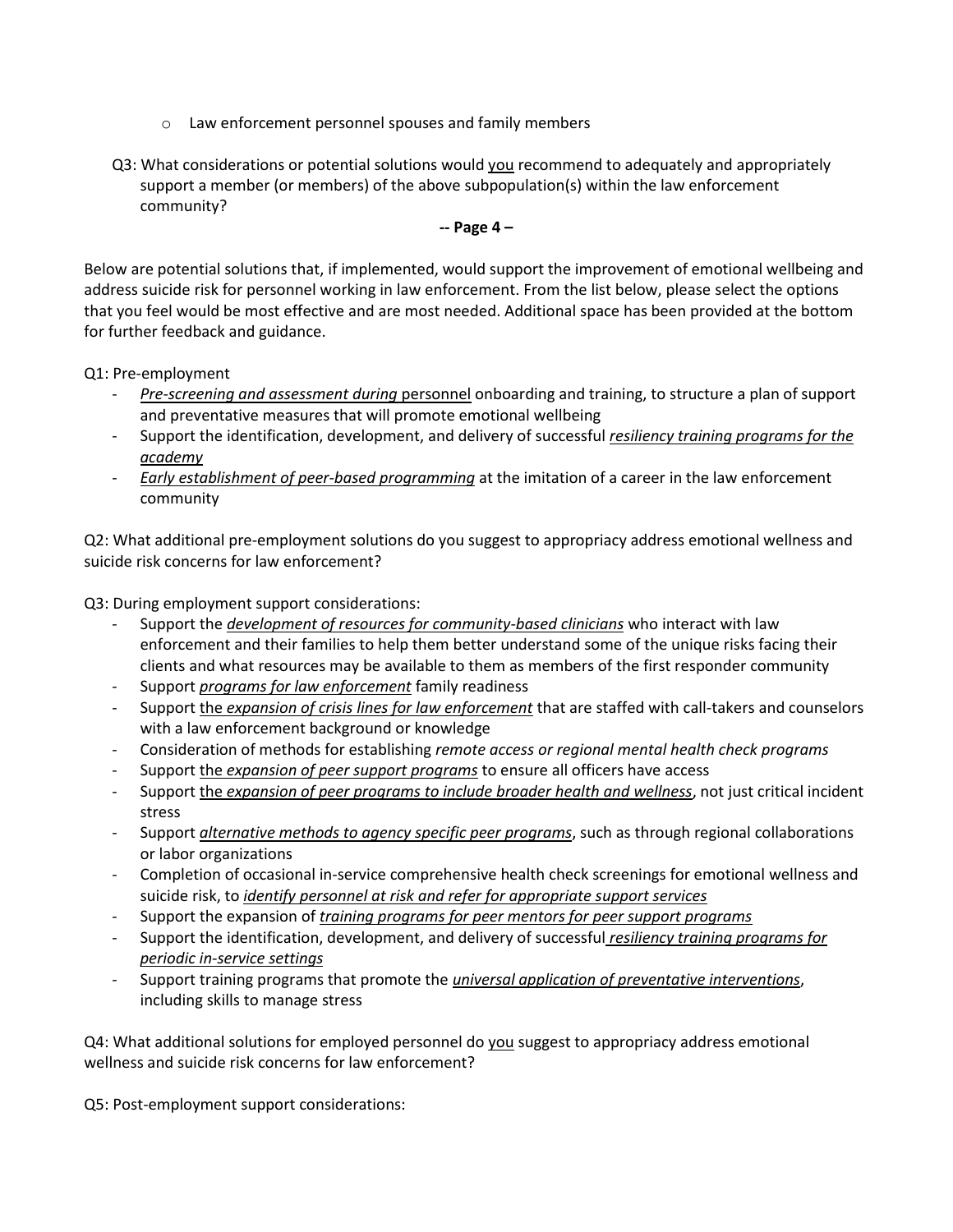- Encourage departments to allow retired *law enforcement officers to make use of departmental peer support programs* for a select time period post-retirement or separation
- Support the identification, development, and delivery of successful *resiliency training programs for a select time period post-retirement or separation*
- Support the expansion of *peer programs to include transitioning personnel*
- Support the *development of resources for community-based clinicians* who interact with clients who have served in the law enforcement community
- Completion of a comprehensive health check screening for emotional wellness and suicide risk during retirement or separation, to *identify personnel at risk and refer for appropriate support services*

Q6: What additional post-employment solutions do you suggest to appropriacy address emotional wellness and suicide risk concerns for law enforcement?

Q7: Structural solutions

- Support programs to *embed mental health professionals in law enforcement agencies*
- Support the development of *model policies and implementation guidance* for law enforcement agencies to make substantial efforts to reduce suicide
- Support research to *determine the efficacy of mental health checks*, establish which approaches are most effective, and provide resources that move law enforcement toward best practices
- Encourage departments to *make support available to nonsworn employees* on the same teams as their sworn colleagues
- Improve legislative *privacy protections for officers seeking assistance* from peer crisis lines and other peer-support programs

Q8: What additional structural, leadership, or department-level solutions do you suggest to appropriacy address emotional wellness and suicide risk concerns for law enforcement?

Q9: Universal solutions

- Support the creation of a *public service campaign around law enforcement officer mental health and wellness* in conjunction with National Mental Health Month
- Support rigorous research that can *evaluate the efficacy of crisis lines* and, if supported, provide data toward considering them an evidence-based practice

Q10: What additional universal or widespread solutions do you suggest to appropriacy address emotional wellness and suicide risk concerns for law enforcement?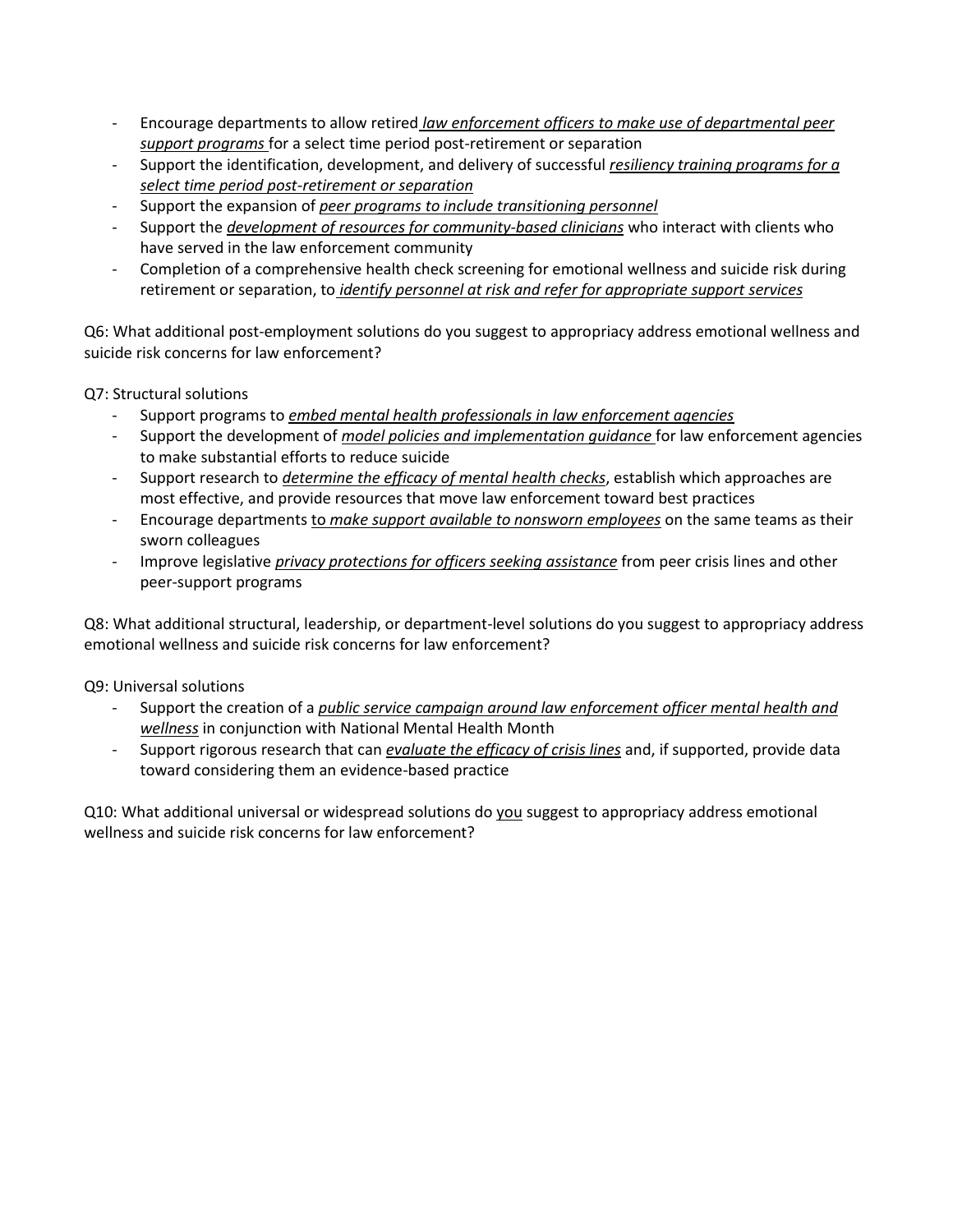### **-- Page 5 --**

Thank you for taking the time to participate in this survey and for helping the Law Enforcement Mental Health Task Force identify key areas of need, barriers, and potential solutions. *Dropdown selection*

Q11: What is your state region of employment?

- Great Rivers (Cowlitz, Grays Harbor, Lewis, Pacific, Wahkiakum)
- Greater Columbia (Asotin, Benton, Columbia, Franklin, Garfield, Kittitas, Walla Walla, Whitman, Yakima)
- **King County**
- North Central (Chelan, Douglas, Grant, Okanogan)
- North Sound (Island, San Juan, Snohomish, Skagit, Whatcom)
- Pierce County
- Salish (Clallam, Jefferson, Kitsap)
- Spokane (Adams, Ferry, Lincoln, Pend Oreille, Spokane, Stevens)
- Southwest (Clark, Klickitat, Skamania)
- Thurston-Mason (Mason, Thurston)

Q12: What gender do you identify as?

- Female
- Male
- Other
- Prefer not to say

### Q13: What is your age?

- $-18 24$  years old
- $-25 34$  years old
- $-35 44$  years old
- $-45 54$  years old
- $-55 64$  years old
- 65 years old or older

### Q14: Please specify your race

- Asian
- Black or African American
- Latino or Hispanic
- Native American
- Native Hawaiian or Pacific Islander
- White
- Two or more
- Prefer not to say

Q15: Do you identify as a member of the LGBTQ+ community? *yes/no*